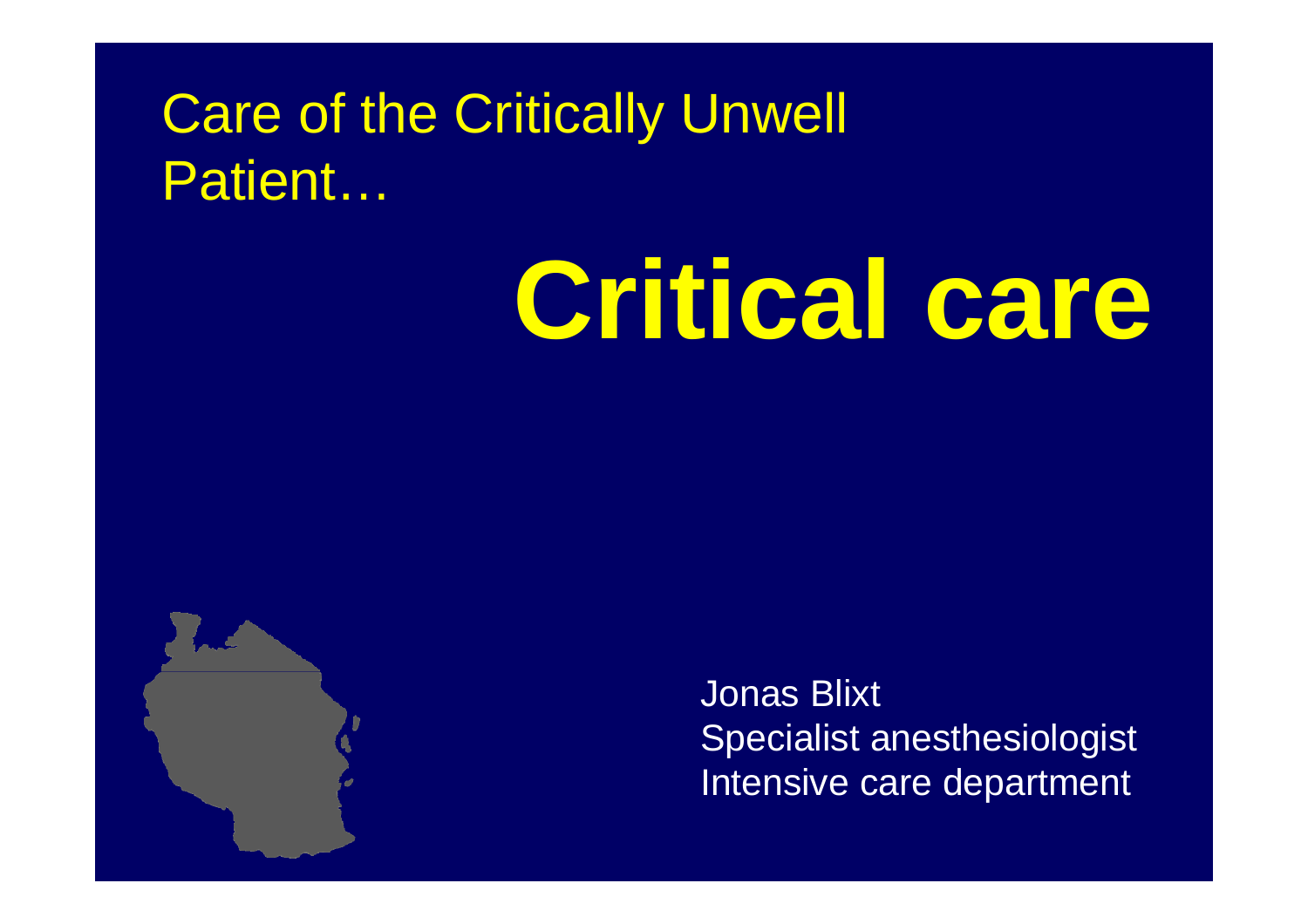# **Definition**

• care given to patients with serious ( life threatening) and reversible diseases

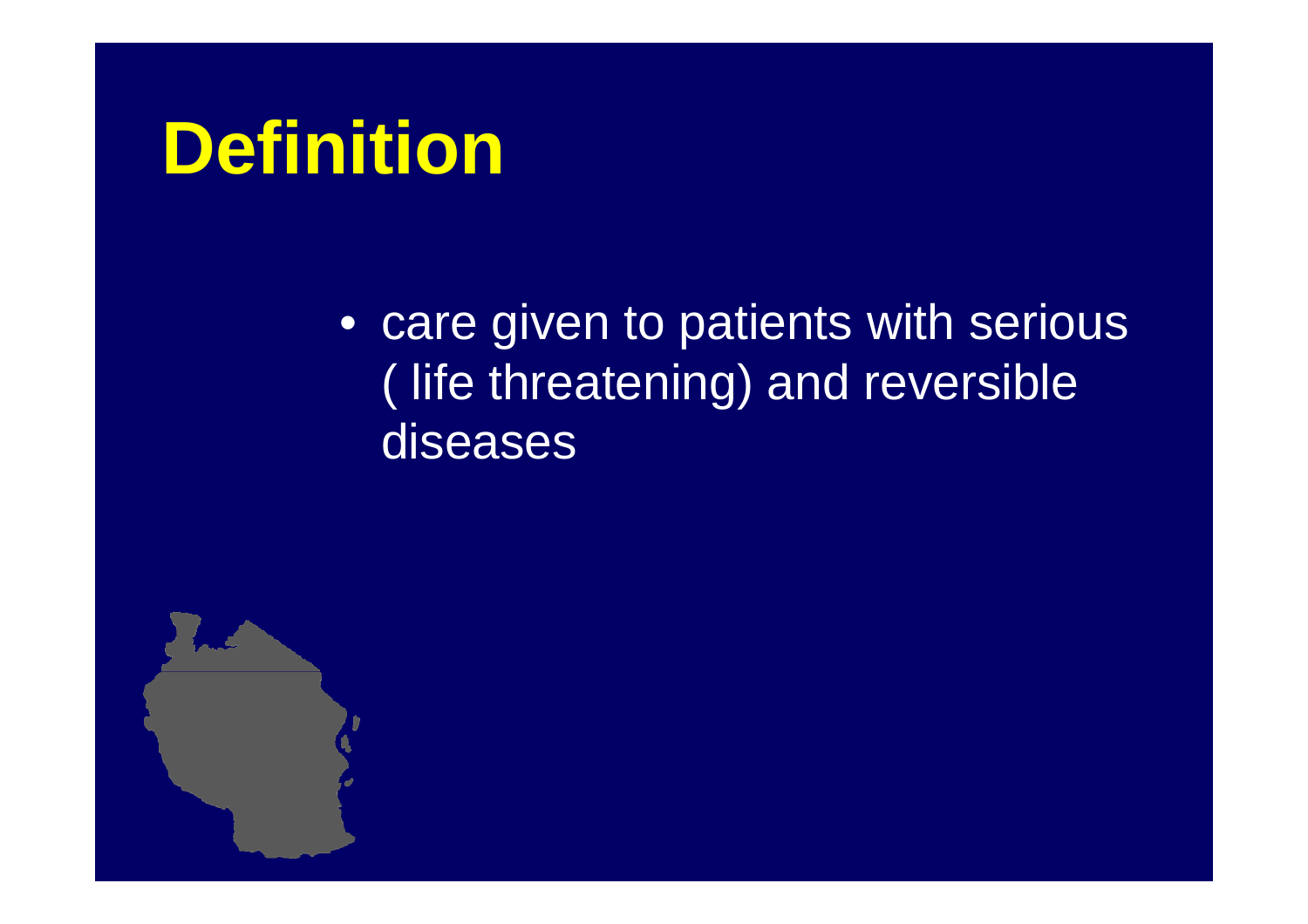# **History CC in Europe**

- 1543 ventilation of an animal
- 1904-15 mechanical ventilation
- 1854-56 Florence Nightingale
	- *- the first to have used an intensive care unit.*
- 1930 first post op
- •1950s poliomyelitis
- $\bullet$ 1960 training program in cc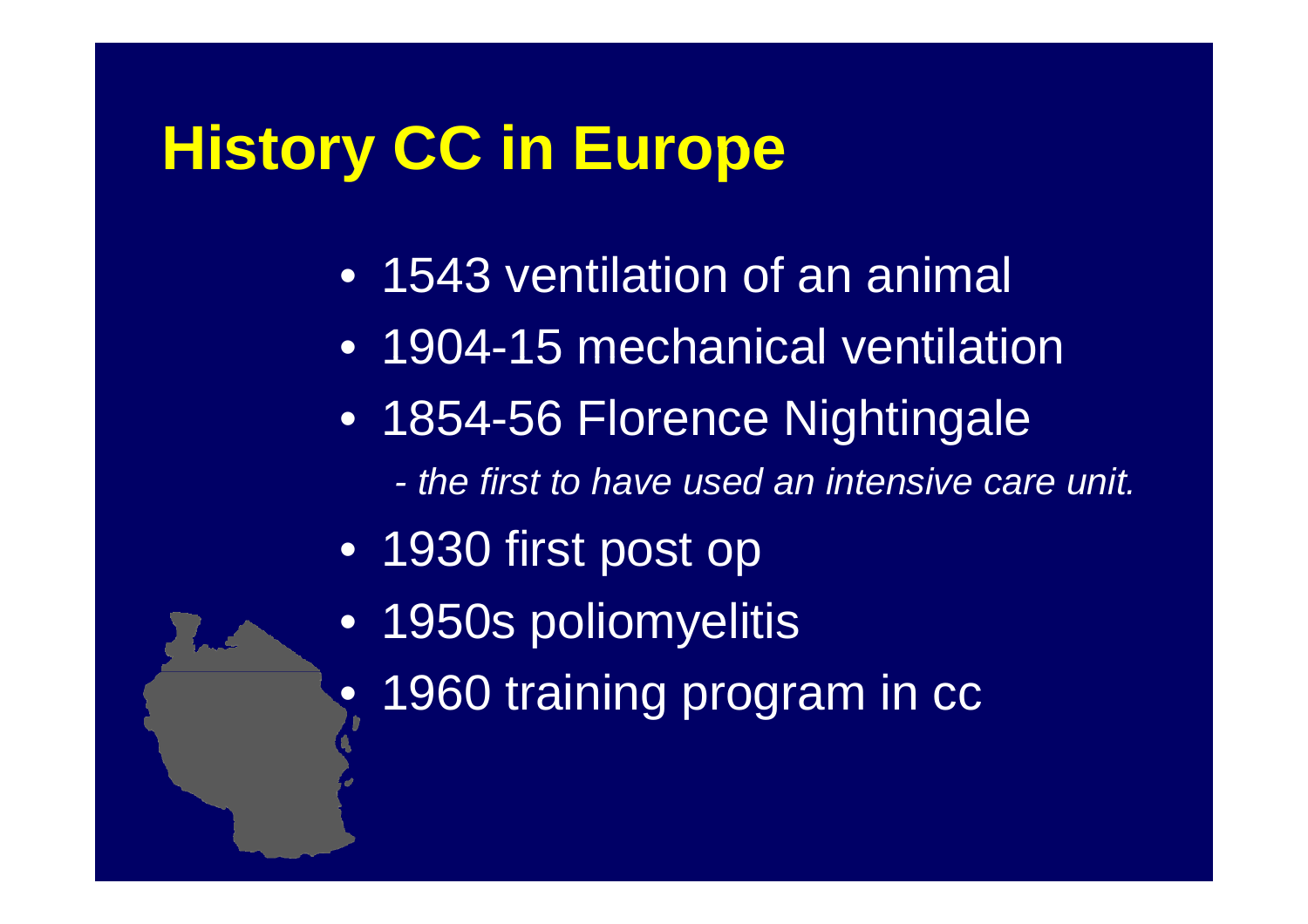# Increasing need

### Europe heading towards >10%

### of beds for CC

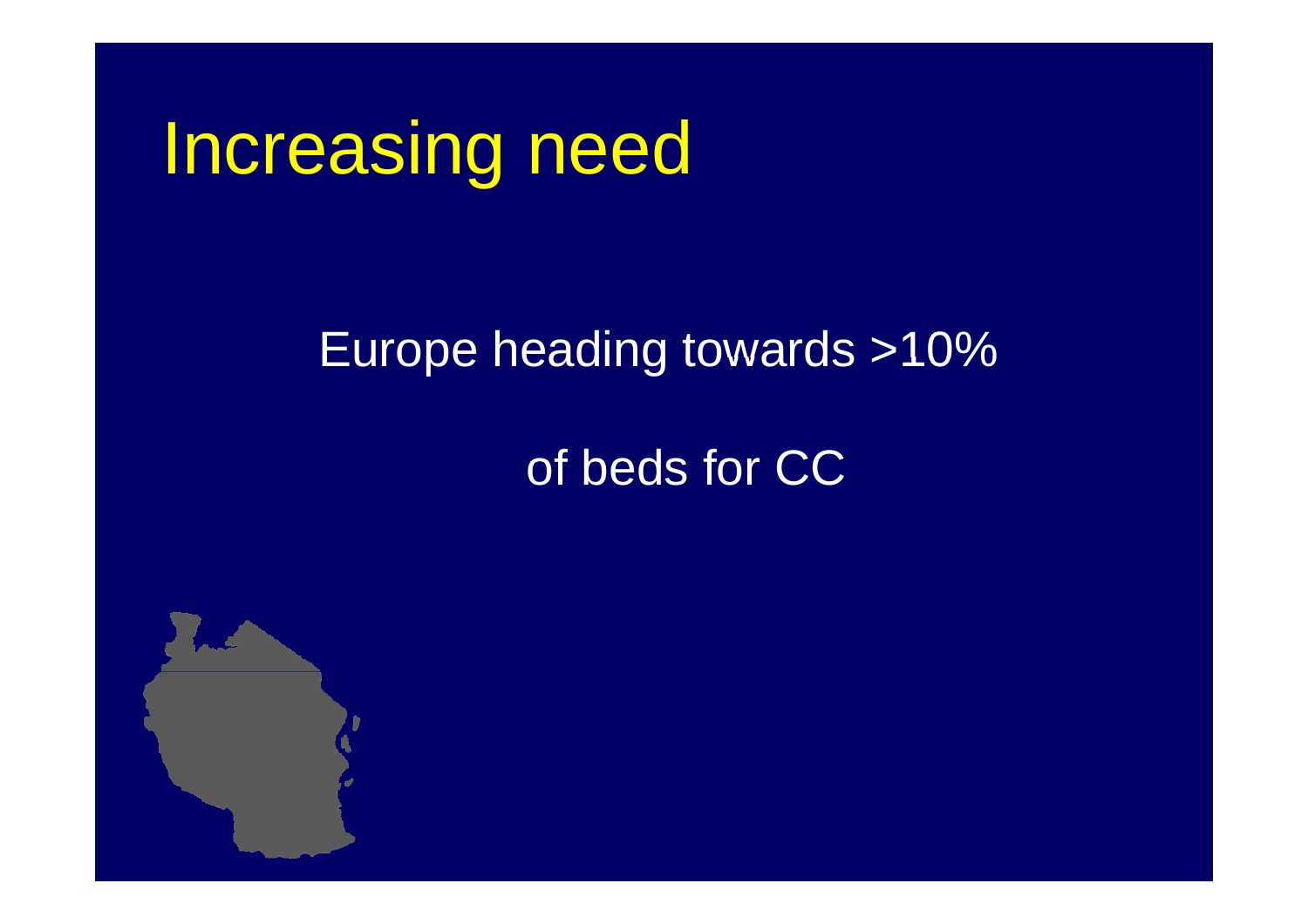# **Which patients**

• those who could most benefit from the critical care, i.e. those who have life threatening conditions and have a *reasonable*chance of recovery within reasonable time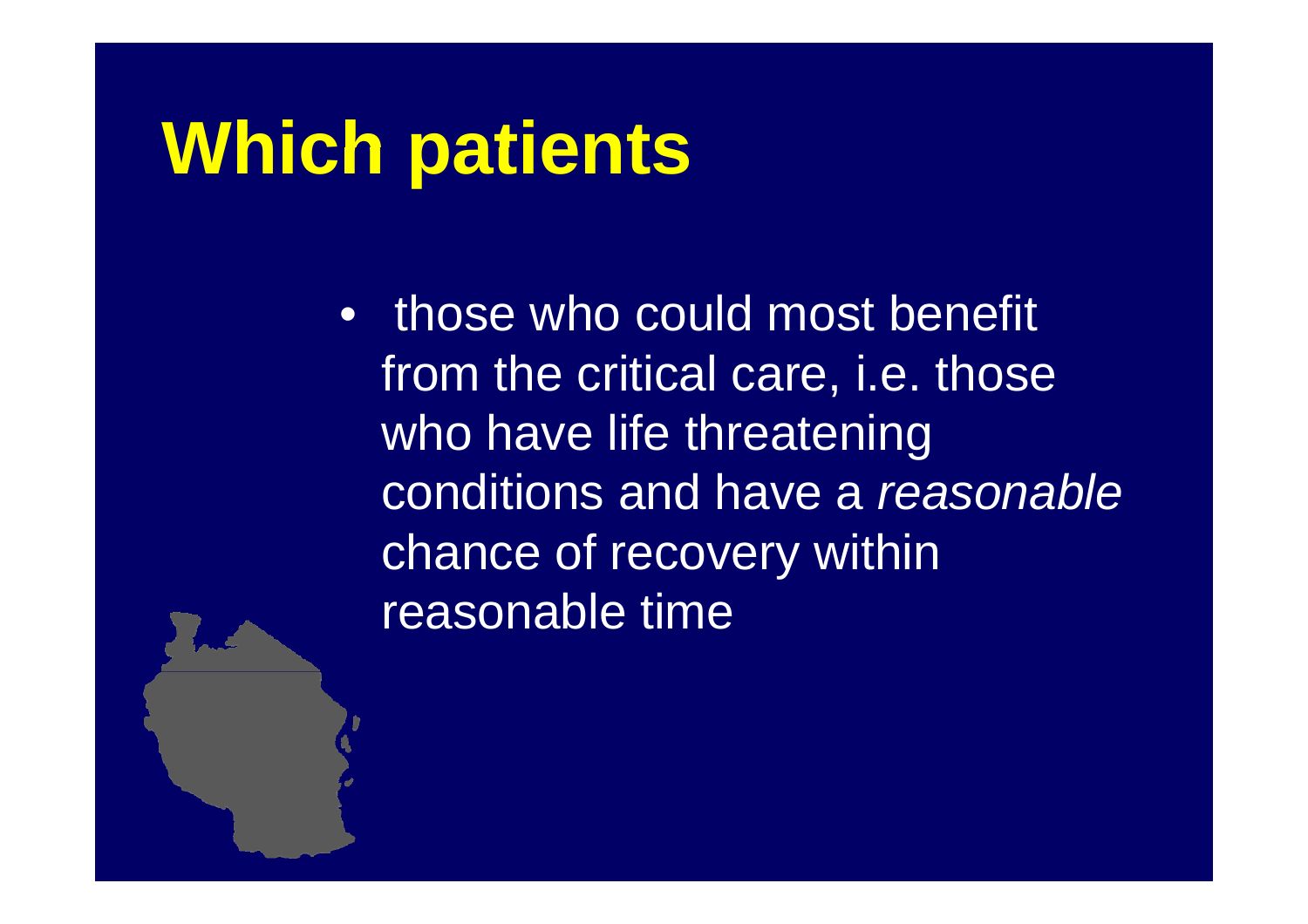# **Organ dysfunction Organ**

–

• The main purpose with CC is to support failing organs and to prevent further organ dysfunction en al control de la control de gas exchange failure – pump failure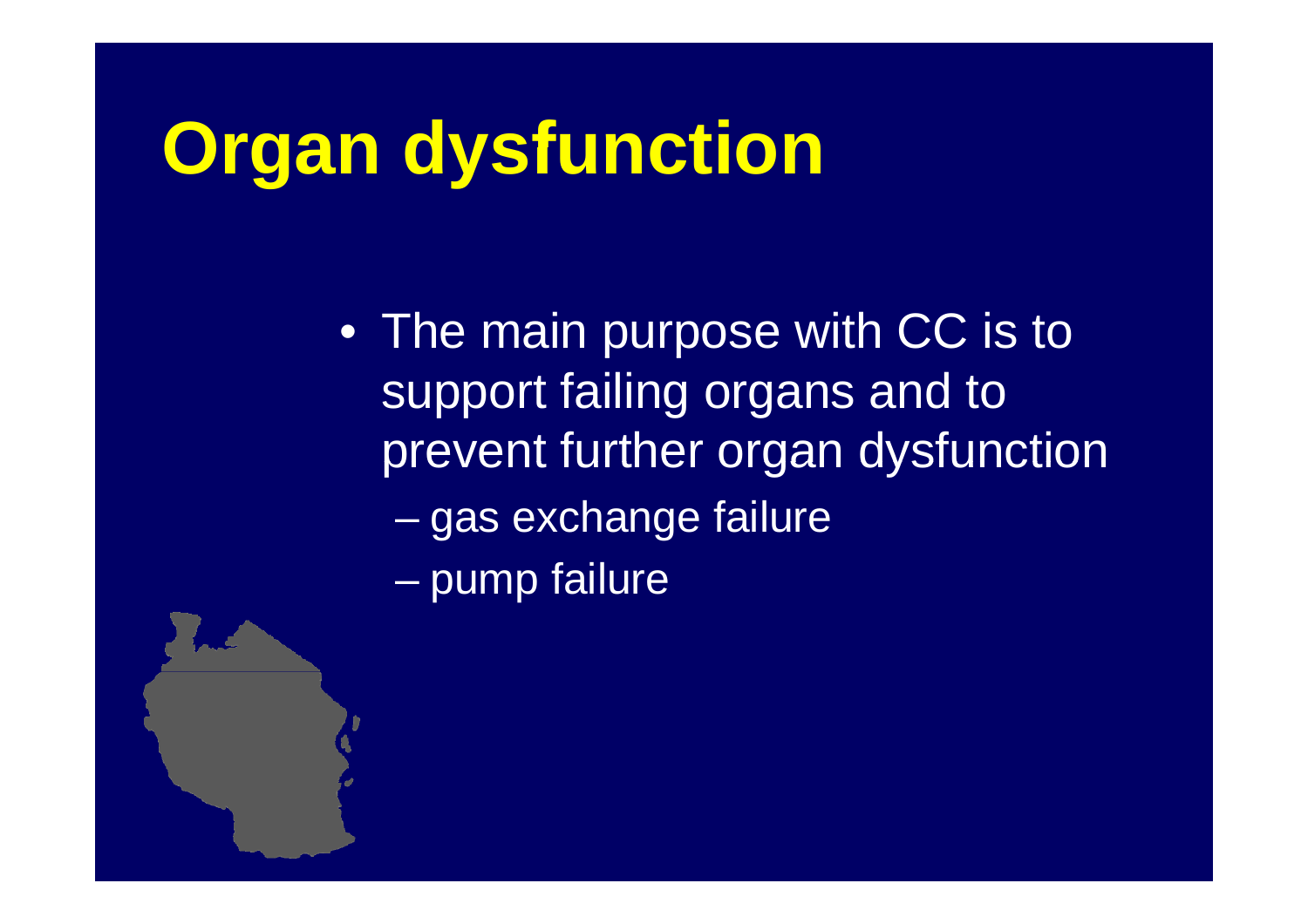#### **Organ dysfunctions will present as <sup>a</sup> –ABCD problem**

- $\boldsymbol{\mathsf{A}}$ –airway
- B –breathing
- C circulation
- D  $\mathcal{L}_{\mathcal{A}}$ – disability

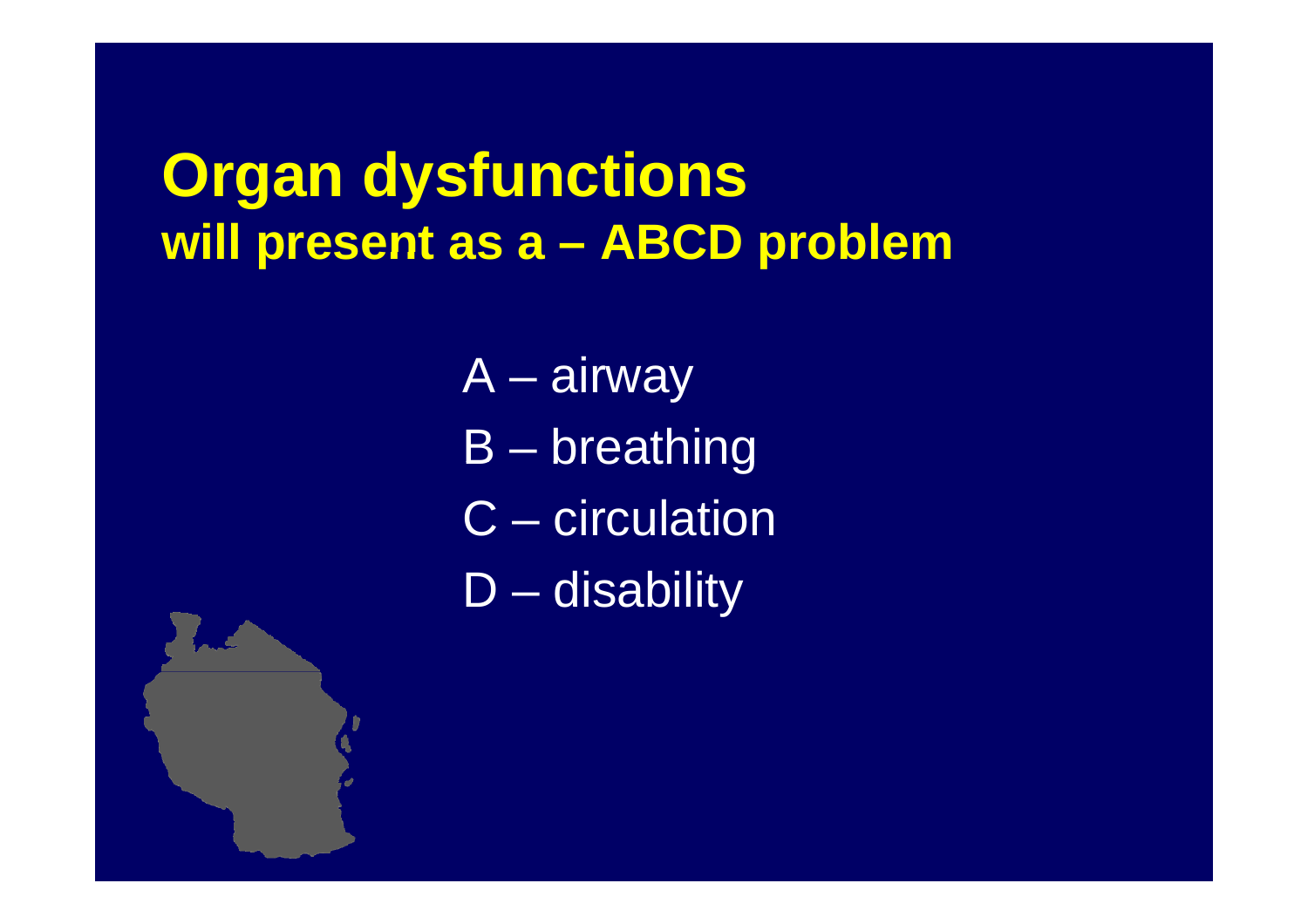**Patient unable to look after himself**

• observe, observe, observe !!! • evaluate all bodily functions repeatedly 24/7

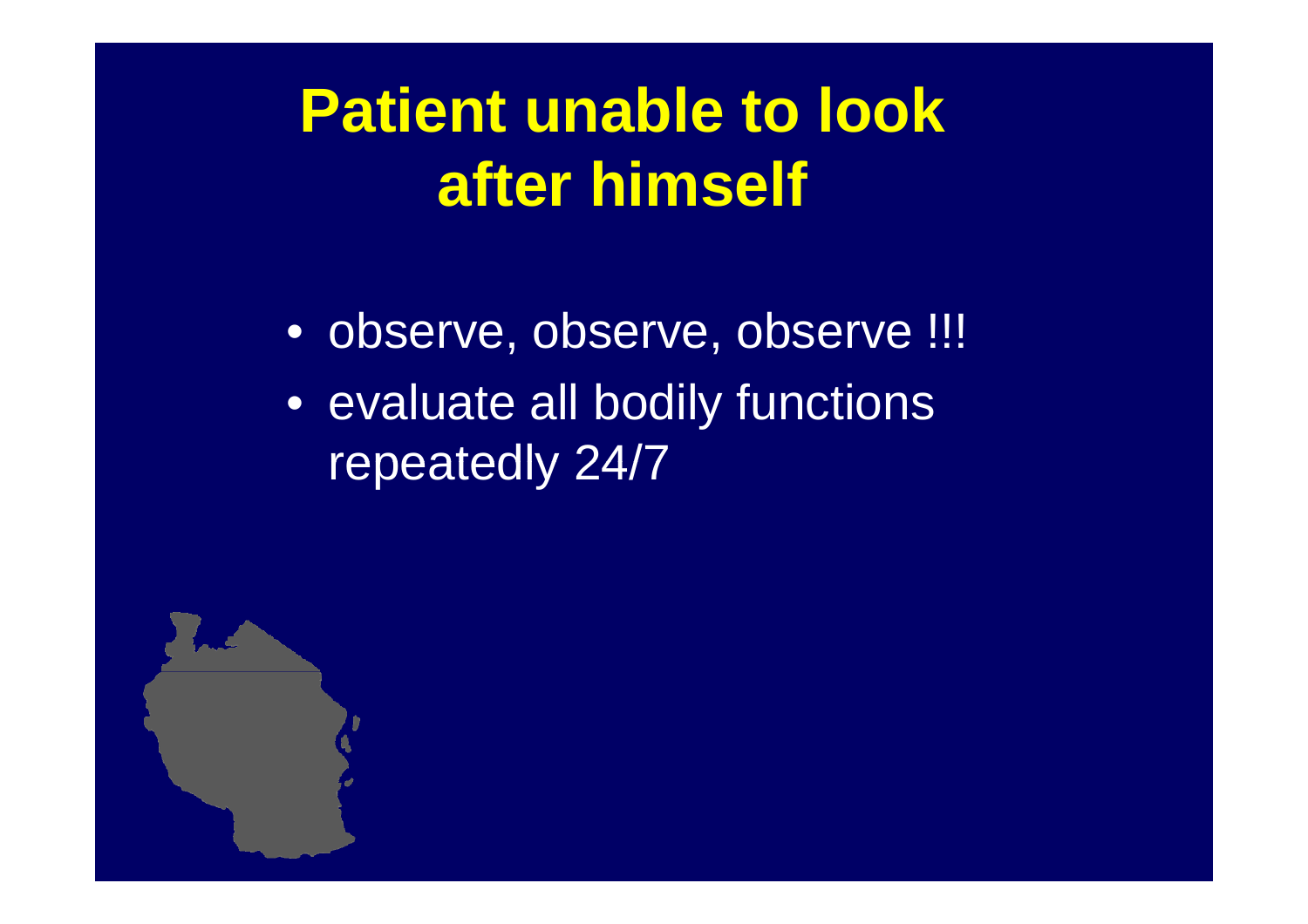### **Remember**

- first ICU was introduced by a nurse
- nurses remain very important
- $\bullet\,$  essential for continuous intensive care of the critically ill

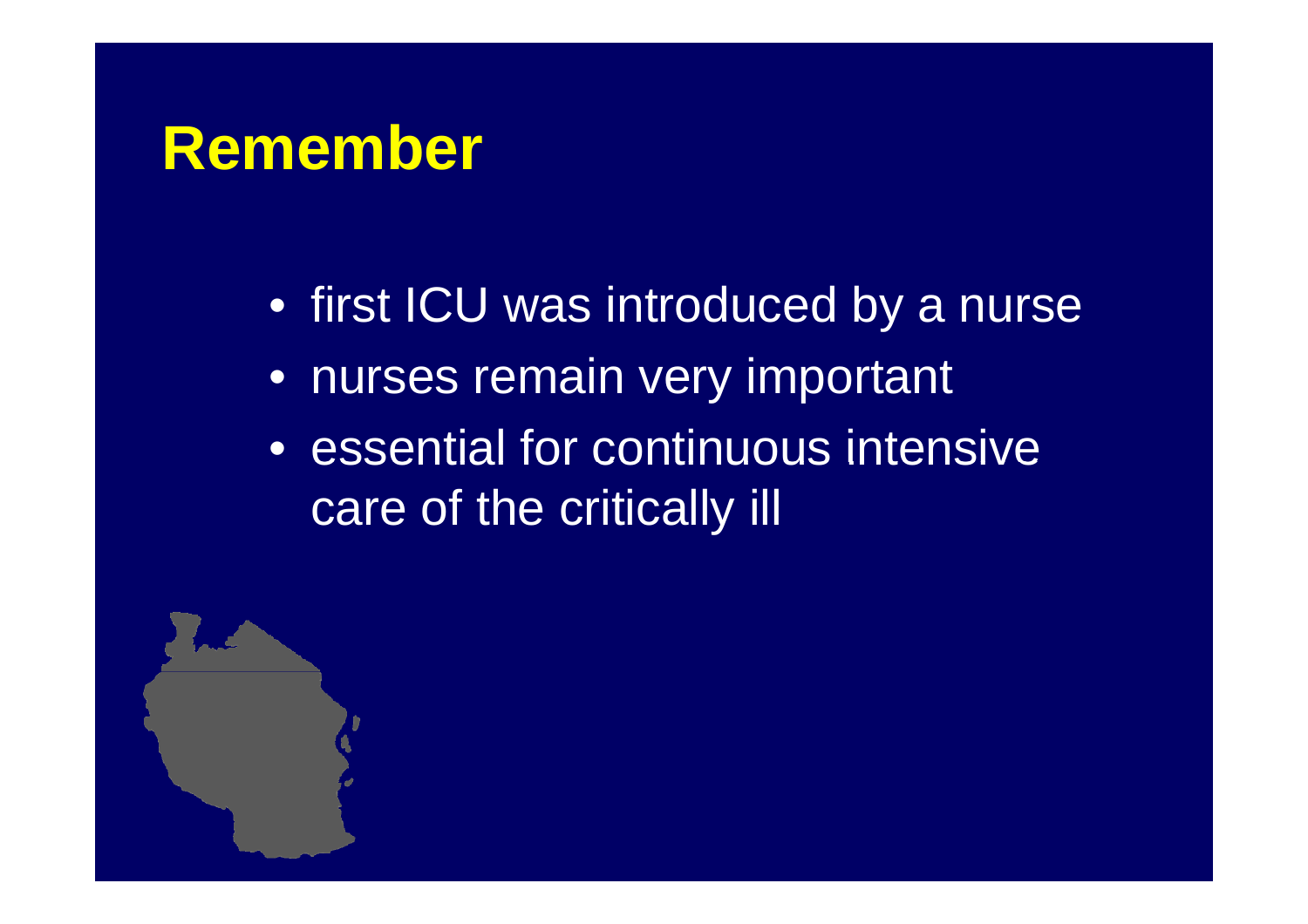# **How do we achieve our goals?**

# **Goal** directed therapy

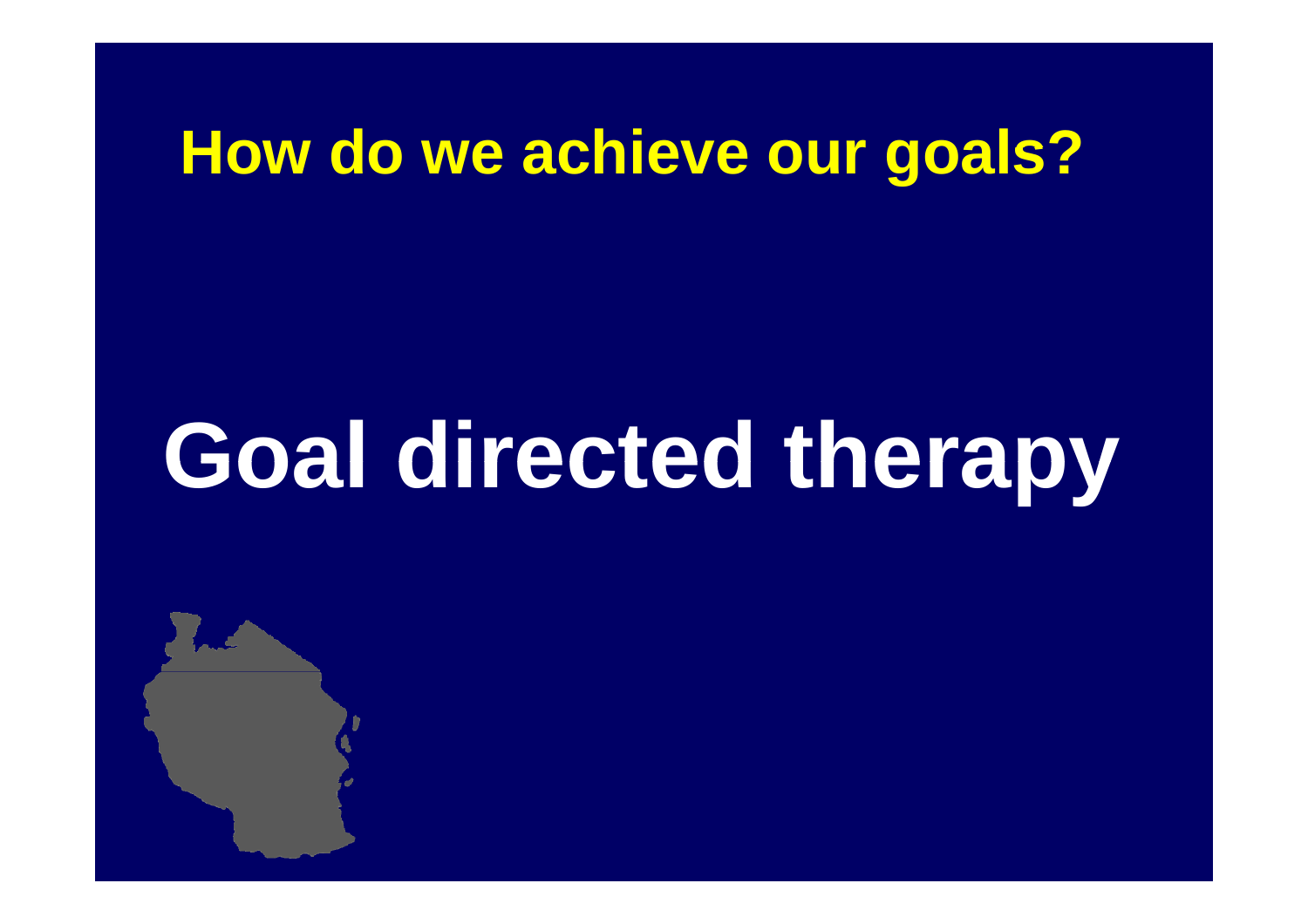Define goals for each patient  $-$  specific goals during the day

Define acceptable values  $\mathcal{L}_{\mathcal{A}}$ where there are no specific goals

Define reaction values what not to accept and what to do if it happens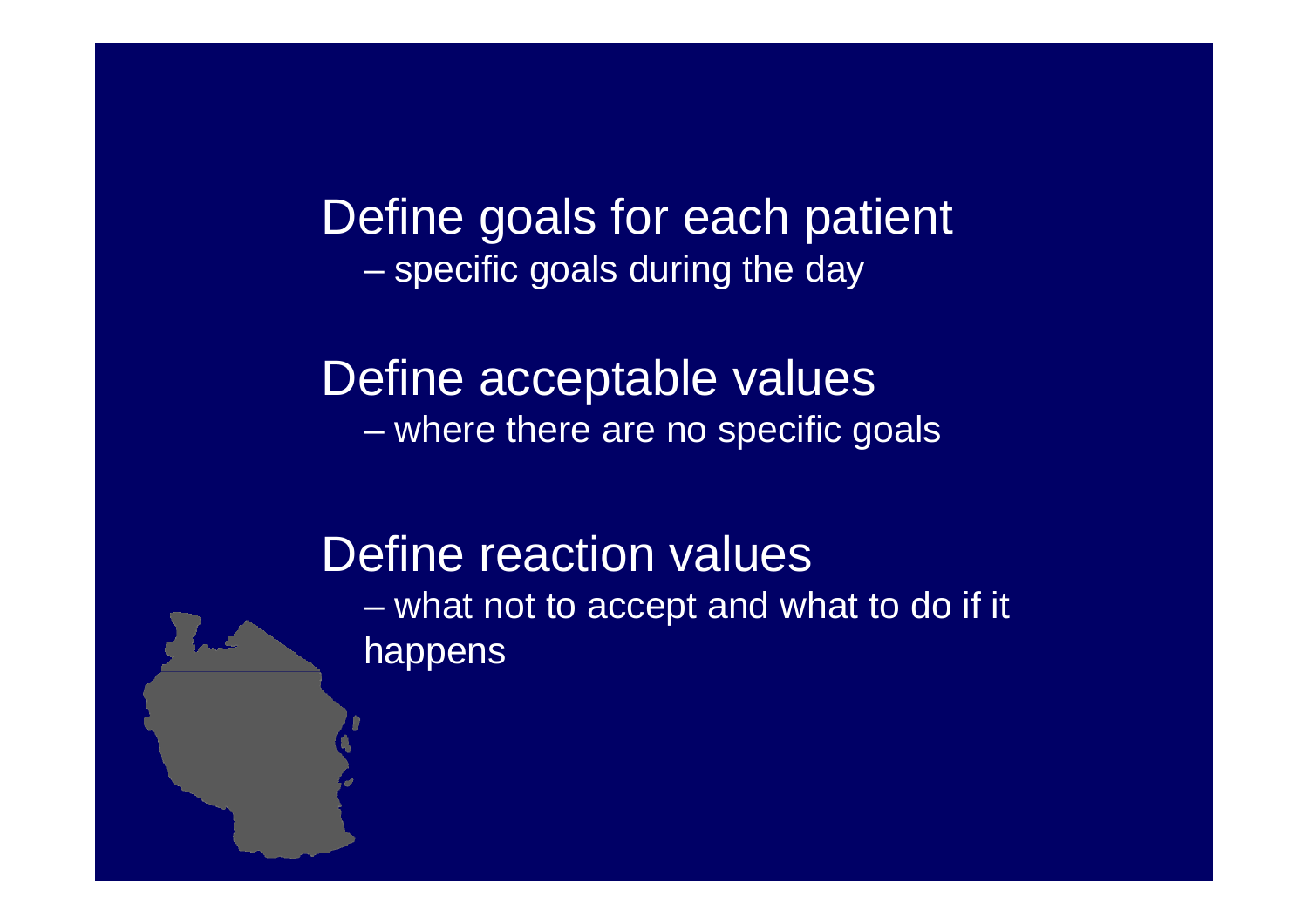# Tabell från TIM

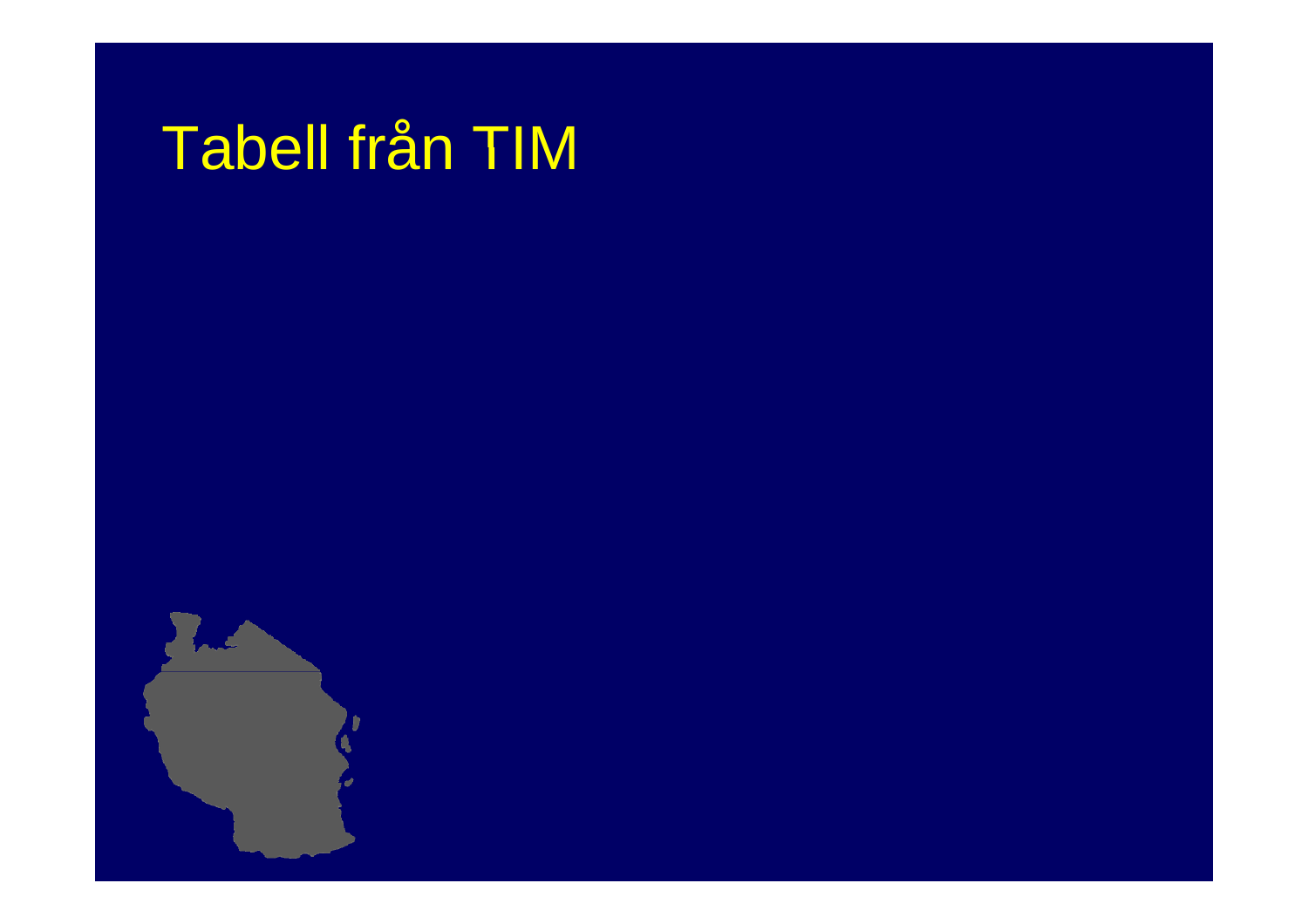## **Head to toe to**

- Head
- Respiration
- Circulation
- Infection
- Kidney
- Gastrointestinal
- Koagulation

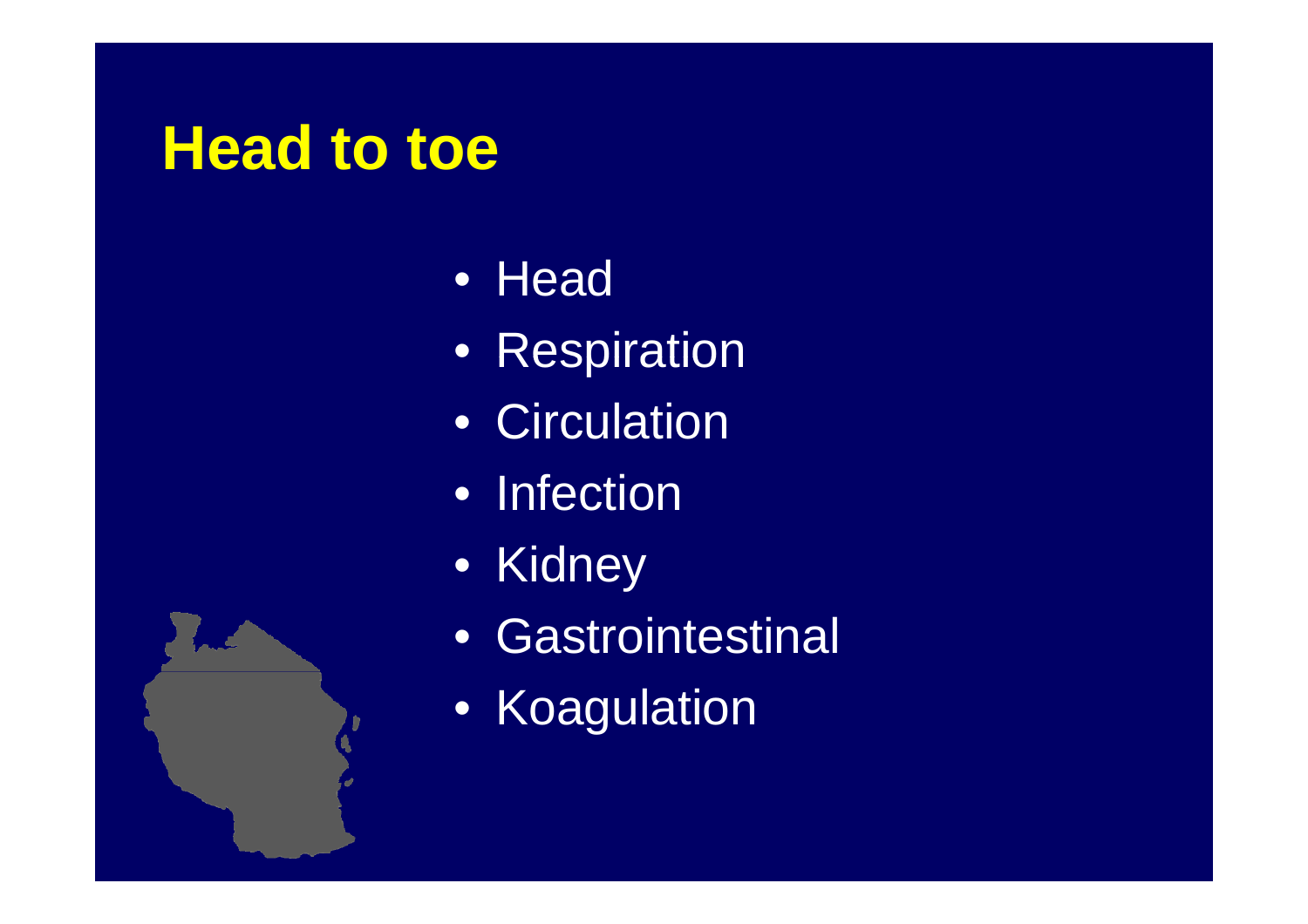### **What to focus on to**

- Optimise basic treatments for - ABCD
- Continuous Supportive care and nutrition
- $\bullet$ Goal directed care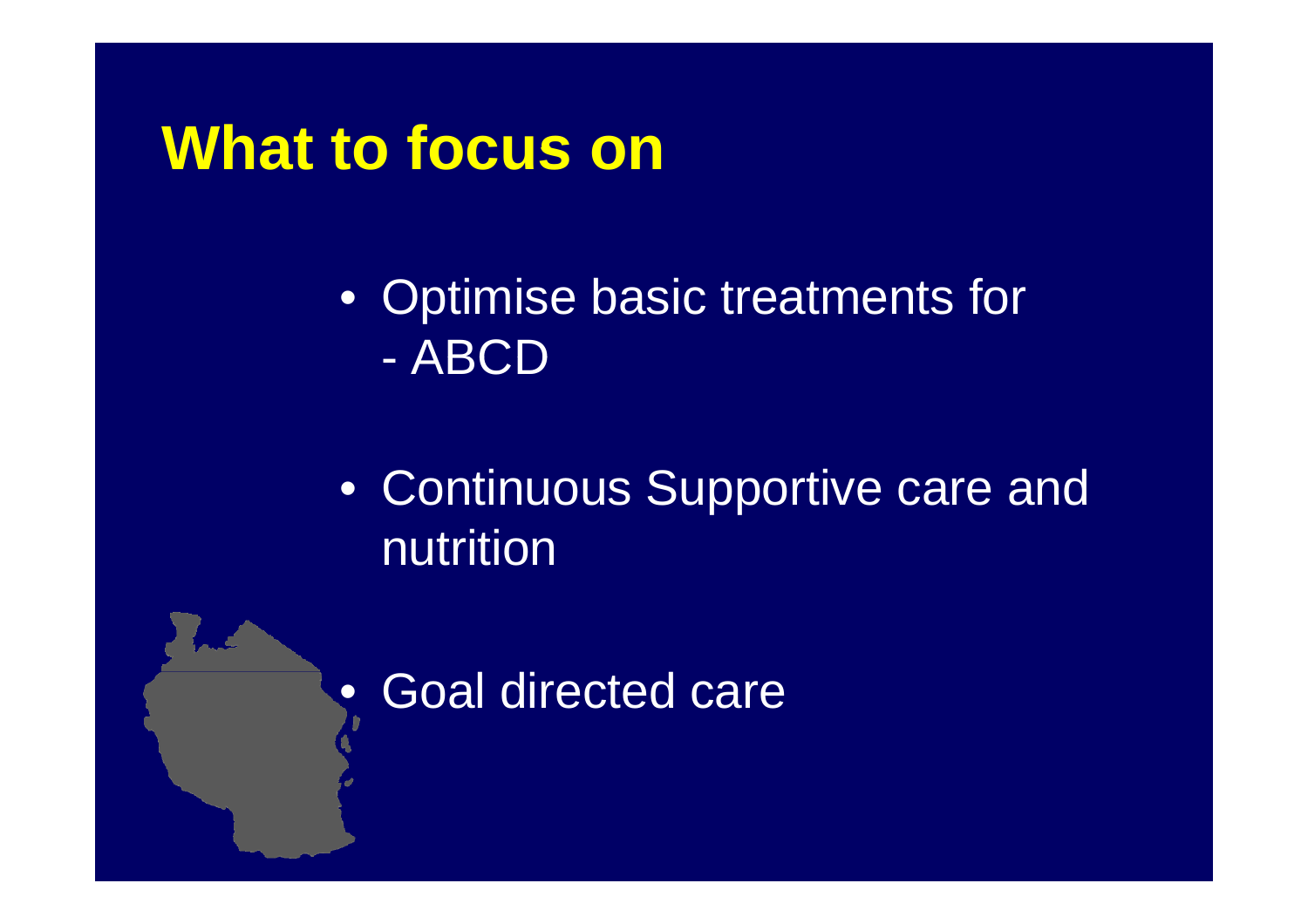## Karolinska

- 1 nurse / patient
- Allways at the patient
- Hourly checks of all parameters
- Treats according to goals
- Contacts doctor when concerned or when outside goals